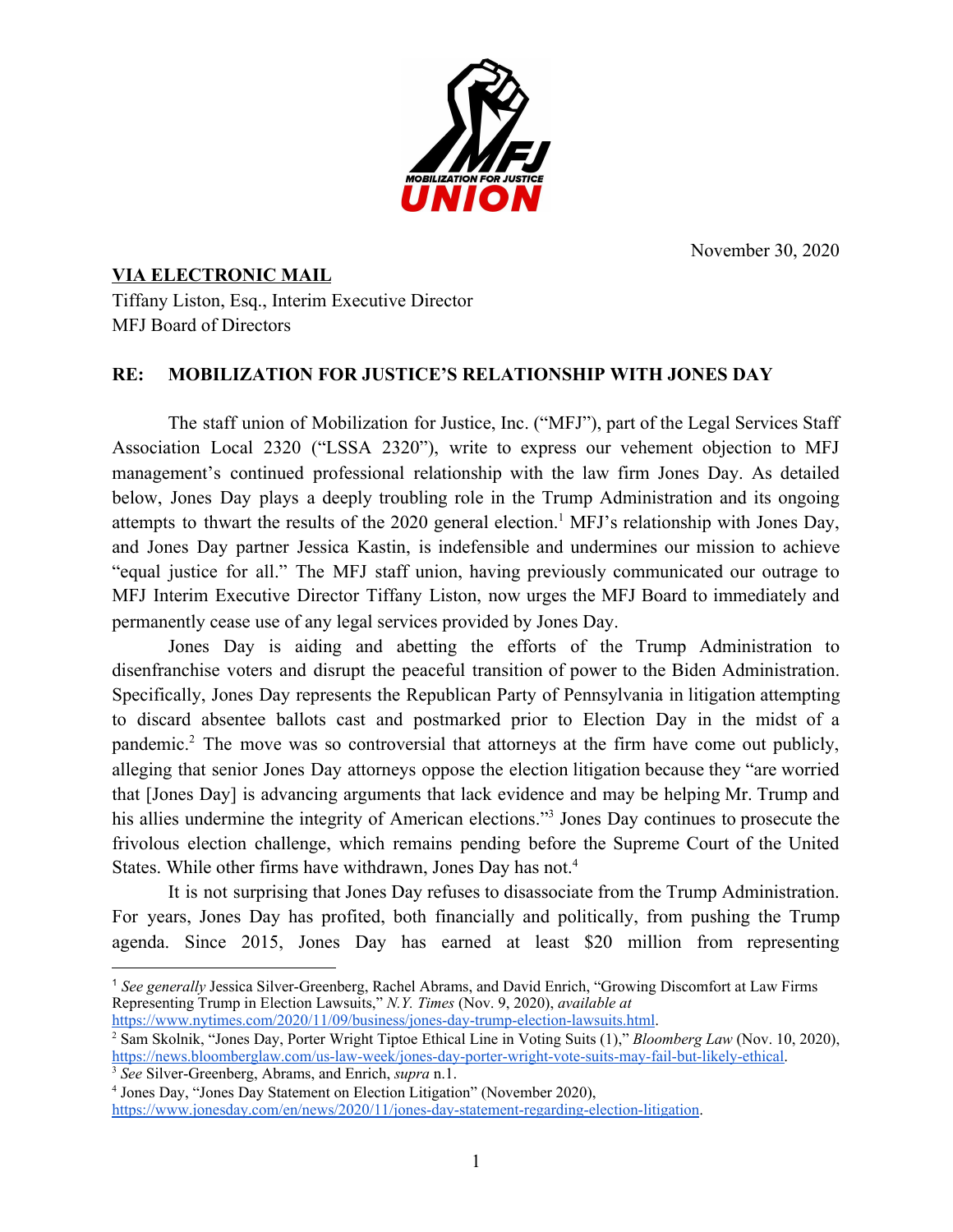

Trump-affiliated groups.<sup>5</sup> After Trump assumed office, at least fourteen Jones Day lawyers associates joined the Administration.<sup>6</sup> Notably, Jones Day partner Donald McGahn served as White House Counsel, where he masterminded the scheme to pack federal courts with right-wing judges.<sup>7</sup> Weeks ago, a lame-duck Senate confirmed a Jones Day attorney to the federal bench in Florida, despite the fact that she received a "not qualified" rating from the American Bar Association.<sup>8</sup>

Starting in September 2020, MFJ staff individually brought their objections to management about Jones Day's involvement in the Trump Administration's election interference. On November 16, 2020, Chief Development Officer Eric Alterman issued an internal memorandum entitled "Statement on MFJ Pro Bono Work with Jones Day."<sup>9</sup> The memorandum states that MFJ "abhors any attempt to undermine the clear will of the American people as clearly expressed in the recent election." However, the memorandum goes on to defend the work of Jones Day, and rationalize MFJ's continued relationship with the firm because "every law firm has at least one client or lawsuit that we do not support." In response, more than 30 MFJ staff emailed individual statements opposing MFJ management's continued relationship with Jones Day.<sup>10</sup> At a meeting of the MFJ Diversity, Equity, Inclusion, and Anti-Racism ("DEIAR") Committee on November 20, 2020, participants (including union members as well as middle and upper management) voted 32-0 in favor of MFJ immediately terminating its relationship with Jones Day. As of the date of this letter, MFJ management has refused to disassociate in any way with Jones Day.

Jones Day directly harms our clients and staff. By advancing arguments designed to subvert democracy, the firm emboldens a white supremacist president whose policies disproportionately hurt the Black and Brown low-income clients which MFJ primarily serves. If a mission-driven, social justice-oriented nonprofit organization such as ours cannot find the

<https://fortune.com/2020/11/12/jones-day-trump-election-lawsuits-court-pennsylvania-gop/>.

<https://www.theguardian.com/us-news/2020/aug/26/donald-trump-v-united-states-book-don-mcgahn>.

<sup>8</sup> Jacqueline Thomsen, "Lame Duck Senate Confirms Trump's Youngest Judge Yet," Law.com (Nov. 18, 2020), <https://www.law.com/nationallawjournal/2020/11/18/lame-duck-senate-confirms-trumps-youngest-judge-yet/> <sup>9</sup> *See* Appendix I.

<sup>5</sup> Jeff John Roberts, "Backlash against Jones Day, the law firm aiding Trump's election challenge, begins to escalate," *Fortune* (Nov. 12, 2020), *available at*

<sup>6</sup> Paul Barrett, "Donald Trump's Favorite Law Firm," *Bloomberg Businessweek* (March 16, 2017), *available at* <https://www.bloomberg.com/news/articles/2017-03-16/donald-trump-s-favorite-law-firm>.

<sup>7</sup> Tom McCarthy, "Ex-White House lawyer endured 'some crazy shit' from Trump, book reveals," *The Guardian* (Aug. 26, 2020), *available at*

<sup>&</sup>lt;sup>10</sup> See Appendix II (samples of staff sentiment on this issue, which were circulated to all 130+ members of our organization across the Bronx and Manhattan).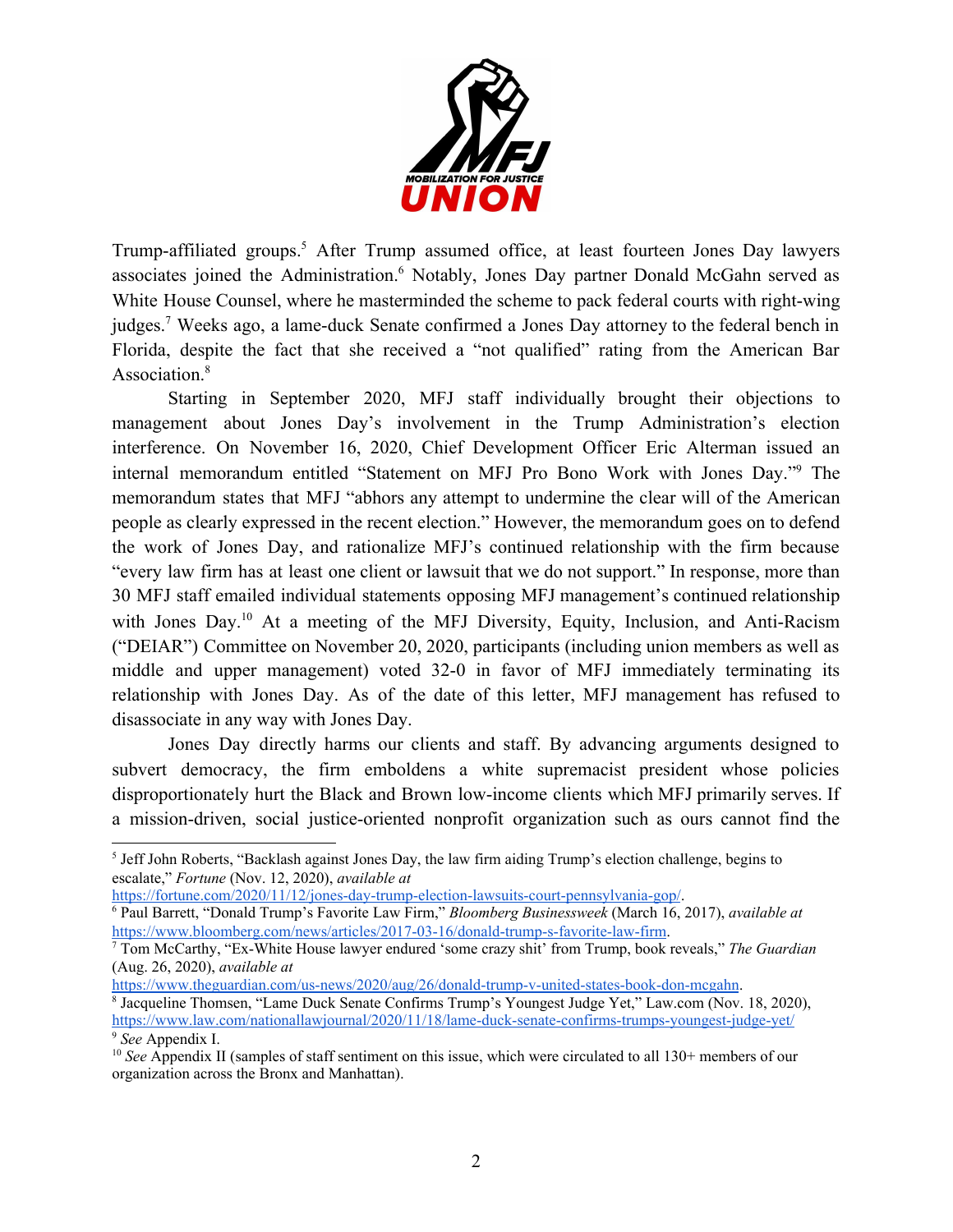

courage to cut ties with a firm thwarting democracy, then we truly fear for our country. Now is the time for MFJ management and its Board to do the right thing, and immediately and permanently cease use of any legal services provided by Jones Day.

Sincerely,

 $\sqrt{s}$ The Unionized Staff of Mobilization for Justice, Inc.

TO:

TIFFANY LISTON, ESQ., Interim Executive Director, [tliston@mfjlegal.org](mailto:tliston@mfjlegal.org) AMELIA T.R. STARR, Chair, Davis Polk & Wardwell LLP, [amelia.starr@davispolk.com](mailto:amelia.starr@davispolk.com) MARC DE LEEUW, 1st Vice Chair, Sullivan & Cromwell LLP, [deleeuwm@sullcrom.com](mailto:deleeuwm@sullcrom.com) LISA M. SCHWEITZER, 2nd Vice Chair, Cleary Gottlieb Steen & Hamilton LLP, [lschweitzer@cgsh.com](mailto:lschweitzer@cgsh.com) NANCY MORAWETZ, Secretary, New York University School of Law, [nancy.morawetz@nyu.edu](mailto:nancy.morawetz@nyu.edu) JAMES D. ARDEN, Sidley Austin LLP, [jarden@sidley.com](mailto:JARDEN@SIDLEY.COM) LISA E. CLEARY, Patterson Belknap Webb & Tyler LLP, [lecleary@pbwt.com](mailto:lecleary@pbwt.com) MARTIN J. CRISP, Ropes & Gray LLP, [Martin.Crisp@ropesgray.com](mailto:Martin.Crisp@ropesgray.com) PETER DOYLE, Proskauer Rose LLP, [pdoyle@proskauer.com](mailto:pdoyle@proskauer.com) THOMAS E. DUNN, Cravath, Swaine & Moore LLP, [tdunn@cravath.com](mailto:tdunn@cravath.com) WILLIAM EDWARDS, Goldin Associates LLC, [wedwards@goldinassociates.com](mailto:wedwards@goldinassociates.com) ELAINE P. GOLIN, Wachtell, Lipton, Rosen & Katz, [EPGolin@wlrk.com](mailto:EPGolin@wlrk.com) ROBERT I. HARWOOD, Glancy, Prongay & Murray LLP, [rharwood@glancylaw.com](mailto:RHARWOOD@GLANCYLAW.COM) ENID D. JEAN-CLAUDE, MUFG Union Bank, N.A., [EJean-Claude@us.mufg.jp](mailto:EJean-Claude@us.mufg.jp) DAVID G. KEYKO, Pillsbury Winthrop Shaw Pittman LLP, [david.keyko@pillsburylaw.com](mailto:david.keyko@pillsburylaw.com) ALAN MANSFIELD, Greenberg Traurig LLP, [mansfielda@gtlaw.com](mailto:mansfielda@gtlaw.com) MAXIM MAYER-CESIANO, Skadden, Arps, Slate, Meagher & Flom LLP, [maxim.mayercesiano@skadden.com](mailto:maxim.mayercesiano@skadden.com) BENJAMIN McCALLEN, Willkie Farr & Gallagher LLP, [bmccallen@willkie.com](mailto:bmccallen@willkie.com) JOSEPH M. McLAUGHLIN, Simpson Thacher & Bartlett LLP, [jmclaughlin@stblaw.com](mailto:jmclaughlin@stblaw.com) JAMIE MOSER, Joele Frank, Wilkinson, Brimmer, Katcher, [jmoser@joelefrank.com](mailto:jmoser@joelefrank.com) DAVID MOY, [davidsmoy@gmail.com](mailto:davidsmoy@gmail.com)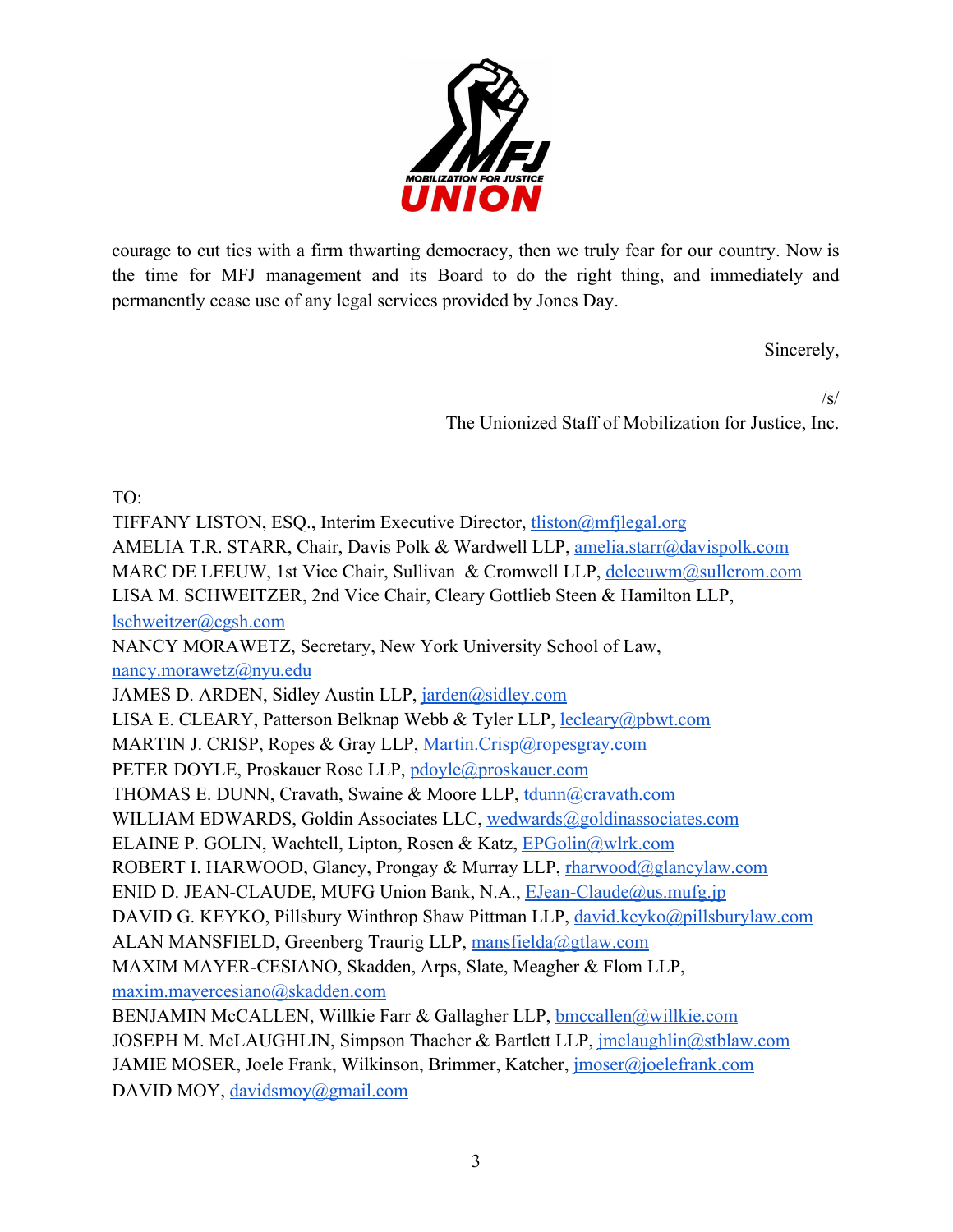

MAEVE O'CONNOR, Debevoise & Plimpton LLP, [mloconnor@debevoise.com](mailto:mloconnor@debevoise.com) JACQUELINE P. RUBIN, Paul, Weiss, Rifkind, Wharton & Garrison LLP, [jrubin@paulweiss.com](mailto:jrubin@paulweiss.com) JEFFREY S. SABIN, Venable LLP, [jssabin@Venable.com](mailto:jssabin@Venable.com) MARK E. SEGALL, JAMS, [msegall@jamsadr.com](mailto:msegall@jamsadr.com) ALAN J. SINSHEIMER, Sullivan & Cromwell LLP, [sinsheimera@sullcrom.com](mailto:sinsheimera@sullcrom.com) WARREN J. SINSHEIMER, Founder, Partnership for Children's Rights, [winsheimer@gmail.com](mailto:winsheimer@gmail.com), [flosin22@gmail.com](mailto:flosin22@gmail.com) ARIANA J. TADLER, Tadler Law LLP, [atadler@tadlerlaw.com](mailto:atadler@tadlerlaw.com) RONALD J. WEISS, [ronald.weiss@skadden.com](mailto:ronald.weiss@skadden.com)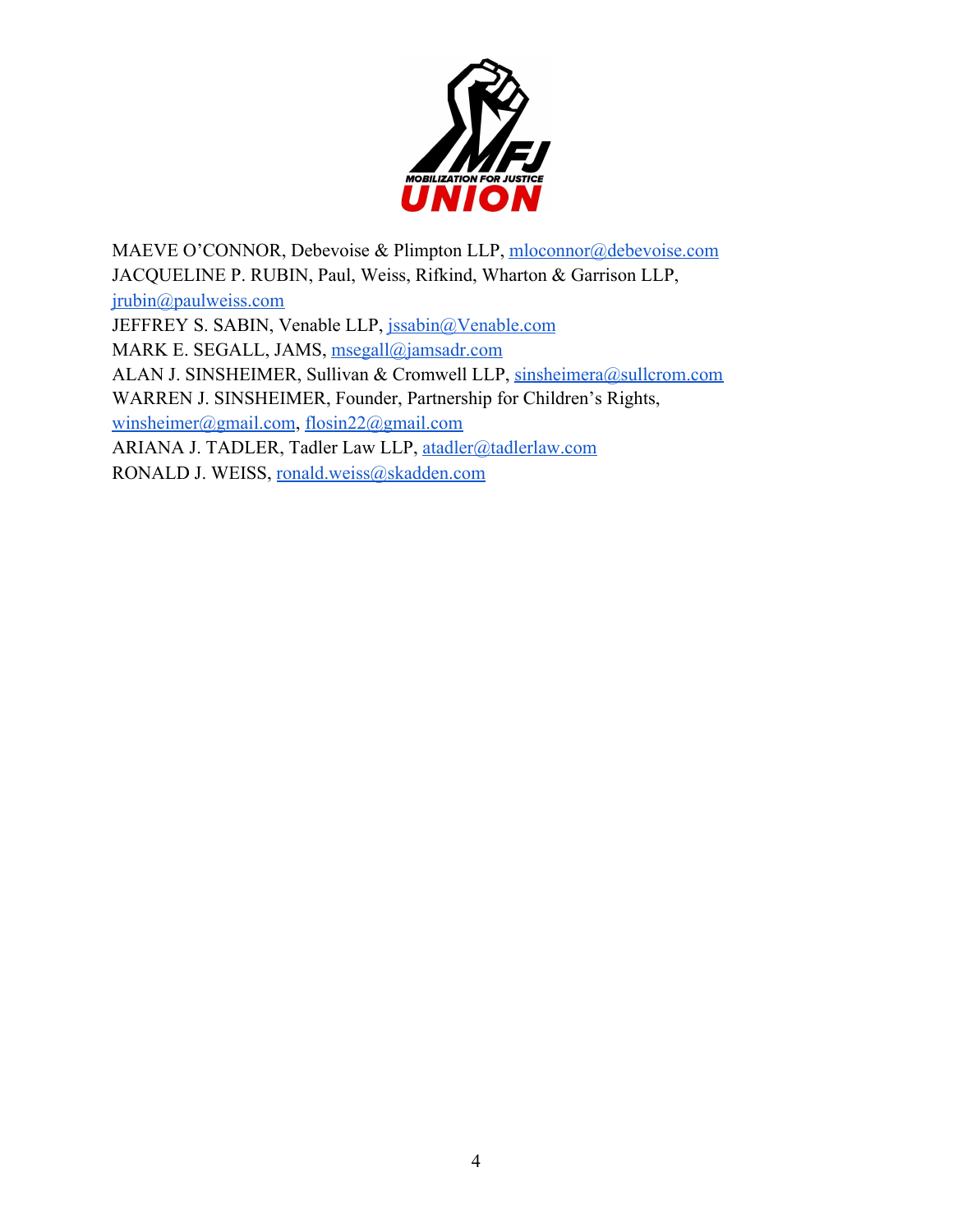

## **APPENDIX I** November 16, 2020 memorandum from Chief Development Officer Eric Alterman

"Statement on MFJ Pro Bono Work with Jones Day

"Questions have been raised by some staff concerning Mobilization for Justice's relationship with Jones Day, one of the law firms that has brought litigation related to the election. This email is to address that issue.

"Mobilization for Justice abhors any attempt to undermine the clear will of the American people as clearly expressed in the recent election.

"MFJ's relationship with Jones Day is specifically with Jessica Kastin, who has been labor counsel to MFJ for over a decade, starting when she was an associate at Pillsbury Winthrop. She contributes hundreds of hours of pro bono assistance annually to MFJ to ensure compliance with labor and other laws to which employers are subject. Jones Day does not profit from the work done by Ms. Kastin for MFJ.

"Additionally, Jones Day has an impressive list of pro bono projects, including their having provided legal services to unaccompanied children and their families on the US border with Mexico since 2014. We wish Jones Day was not involved in the litigation brought by the Pennsylvania Republican party. That being said, every law firm has at least one client or lawsuit that we do not support."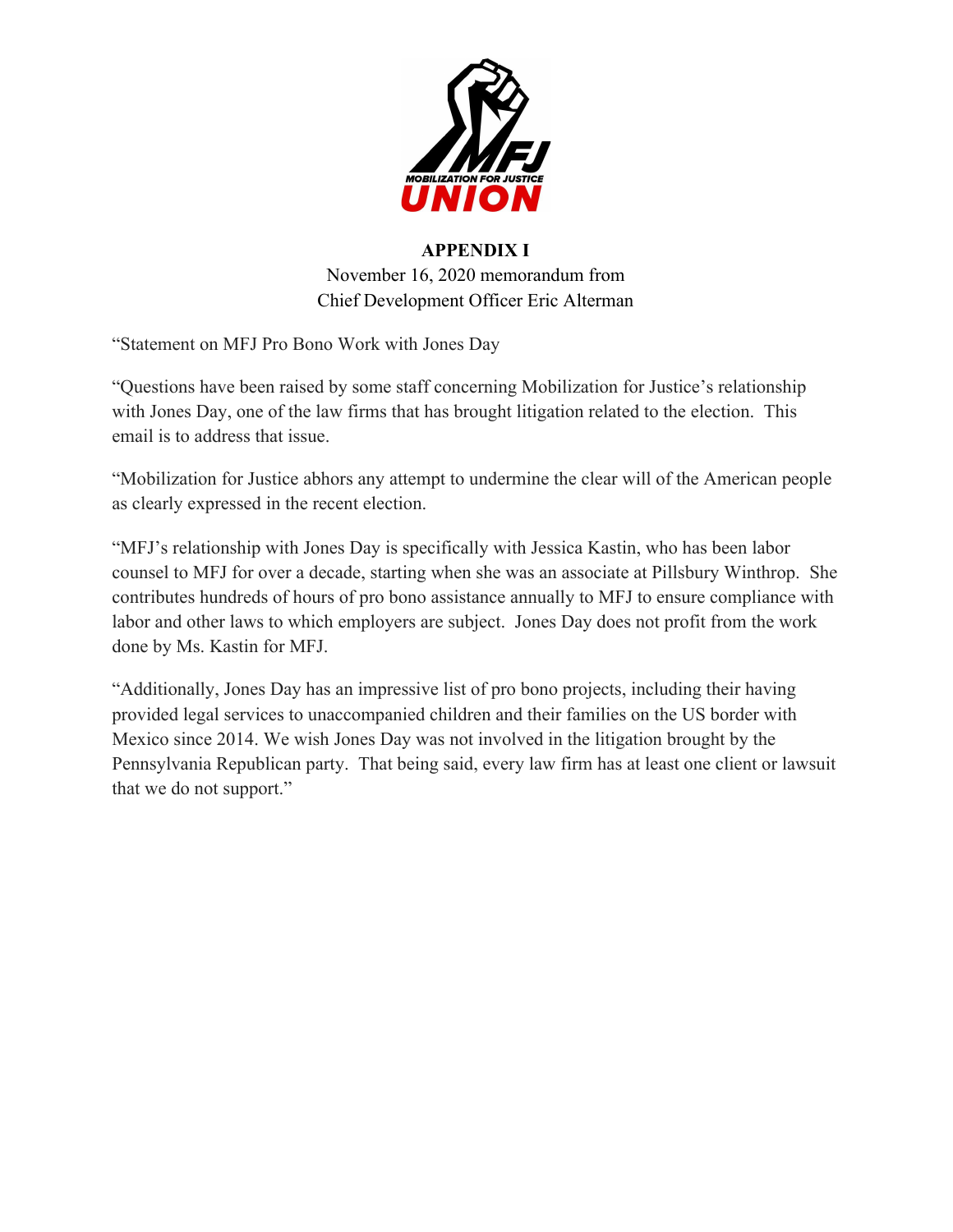

## **APPENDIX II**

Selected statements from MFJ in response to the November 16, 2020 memorandum

- "What does MFJ gain by maintaining this stance against its staff, compounded by the evil of what Jones Day is doing to this country? How is Jones Day so essential that it justifies the pain and harm to staff of maintaining this relationship?"
- "I can no longer remain [quiet] as I sit here across from the flag of a WWII Veteran who fought against oppression, religious intolerance, and White supremacy. If he were alive, what would he say to me if he knew that the organization I work for partners with a firm that supports the subversion of election results? The right thing to do is for MFJ to terminate its relationship with Jones Day. It is hypocritical to have done staff outreach and issue statements in the wake of the death of George Floyd and then in essence support an administration that would disenfranchise large swaths of the population."
- "MFJ either supports our clients or supports a law firm that helps a dictator and a racist president in his attempt to delegitimize the elections. In the end, the choice is yours."
- "I find it disturbing that the poignant and personal outcry from staff seems to hold so little weight. I can find no defensible decision to continue the affiliation with Jones Day. Our mission is purportedly "to achieve social justice, prioritizing the needs of people who are low-income, disenfranchised or have disabilities." These words ring hollow as long as we continue working with a firm who has chosen to actively undermine the results of an election and keep in office a person who has done irreparable harm to our democratic institutions, our country, and our clients."
- "It is embarrassing that we would want to be associated with them. And it's embarrassing that the response to staff concerns has been that sometimes Jones Day helps unaccompanied children, negating the ways in which charity work is often thrown in our faces to distract us from the massive levels of inequity. Jones Day isn't a law firm with "an impressive list of pro bono projects", but a firm doing the bare minimum to keep the masses from realizing just how unequal things are."
- "Jones Day has decided to pursue litigation that directly threatens a free and fair election. In so doing, it pours oil on the fire of right-wing conspiracies of fraud and undermines our democracy. Given this abhorrent and shameful litigation decision, I am deeply disturbed that MFJ chooses to continue its relationship with Jones Day. As so many of my colleagues have pointed out, this moment requires action, not a precatory statement."
- "I only want to say: actions are needed at this time, not empty words. This organization must stand up for the people and the institutions that have been, and continued to be,